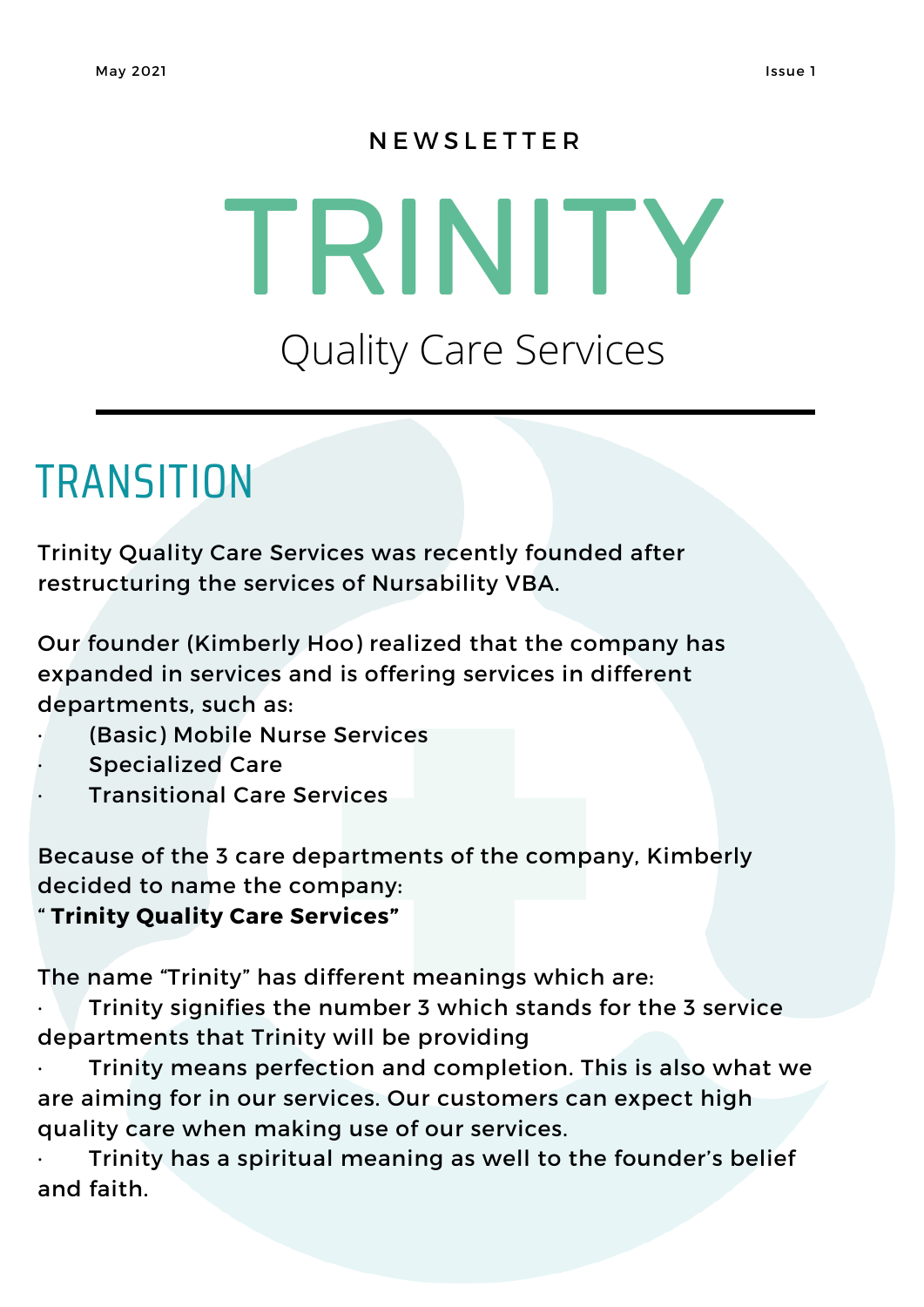# **MISSION**

To provide High Quality Care services adapted to our customers needs!

#### **Trying to make their life as easy as possible when dealing with:**

- Chronic or acute illness
- · Needing care during vacation and/or holidays
- Needing care at home (Basic as well as specialized)
- **Elderly care**
- Post operation/hospitalization care
- Last phase of life (terminal care)



### WHAT TO EXPECT?

- High quality care service adjusted to our clients needs
- 24/7 Standby service
- Flexible and adjustable care schedules
- Every month newsletter with the latest news of Trinity
- **Webinars**
- Health consultancy
- Weekly informational video's on our social media page
- Health assessments

Consult with other care professionals who are involved in our clients care plan. (example: physical therapist, specialists, medical doctors etc)